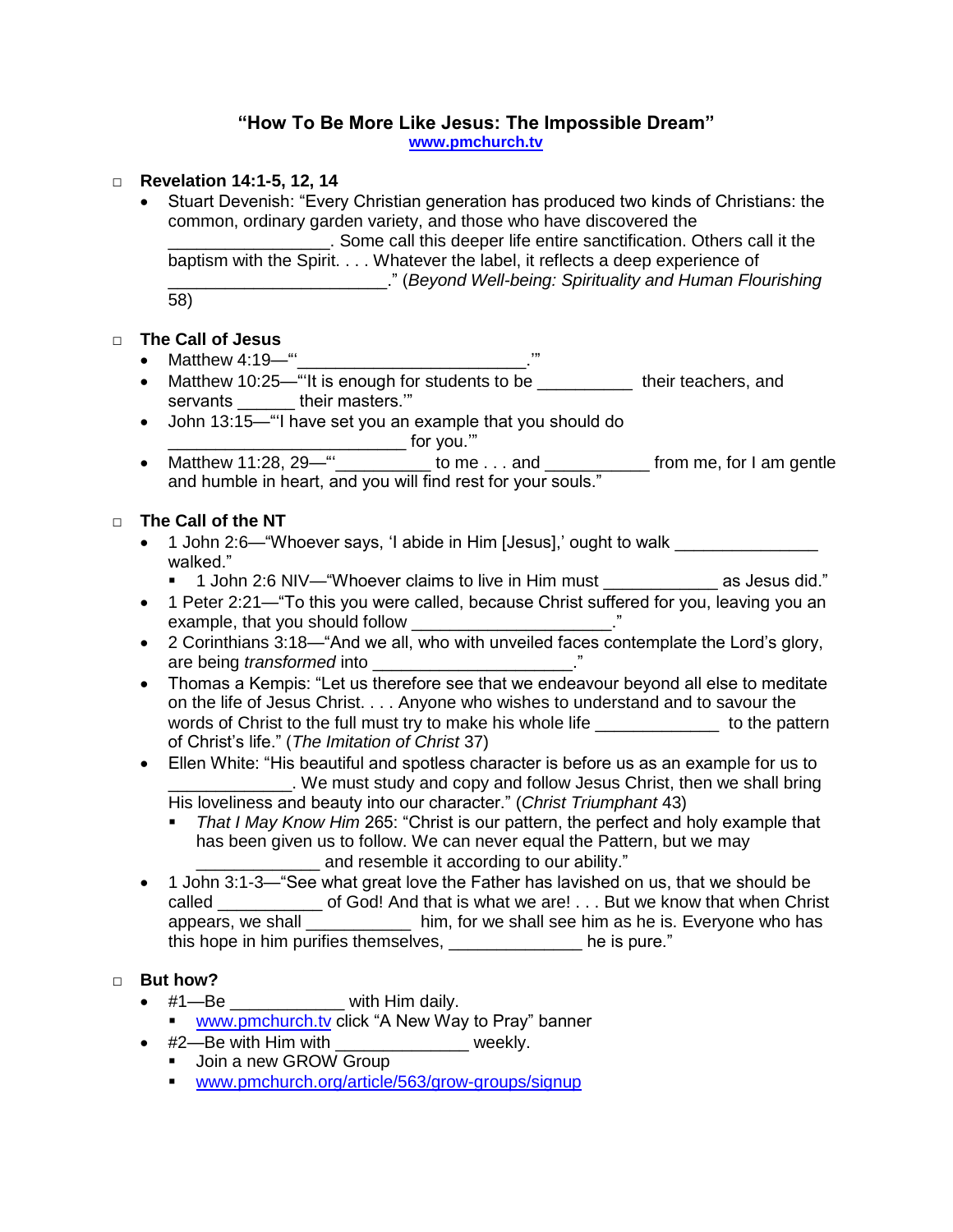• I want to be more like Jesus I'm following in His ways I'm trying to love as He did In all that I do and say At times I am tempted to make a wrong choice But I try to listen as the still small voice whispers:

"Love one another as Jesus loves you Try to show kindness in all that you do Be gentle and loving in deed and in thought For these are the things Jesus taught."

I'm trying to love my neighbor I'm learning to serve my friends I watch for the day of gladness When Jesus will come again I try to remember the lessons He taught Then the Holy Spirit enters into my thoughts saying:<br>-adapted from Janice Kapp Perry

deeper life, Christ-likeness, Follow me, like, as I have done, Come, learn, just as He, live, in His steps, His image, conform, imitate, imitate, children, be like, just as, alone, others